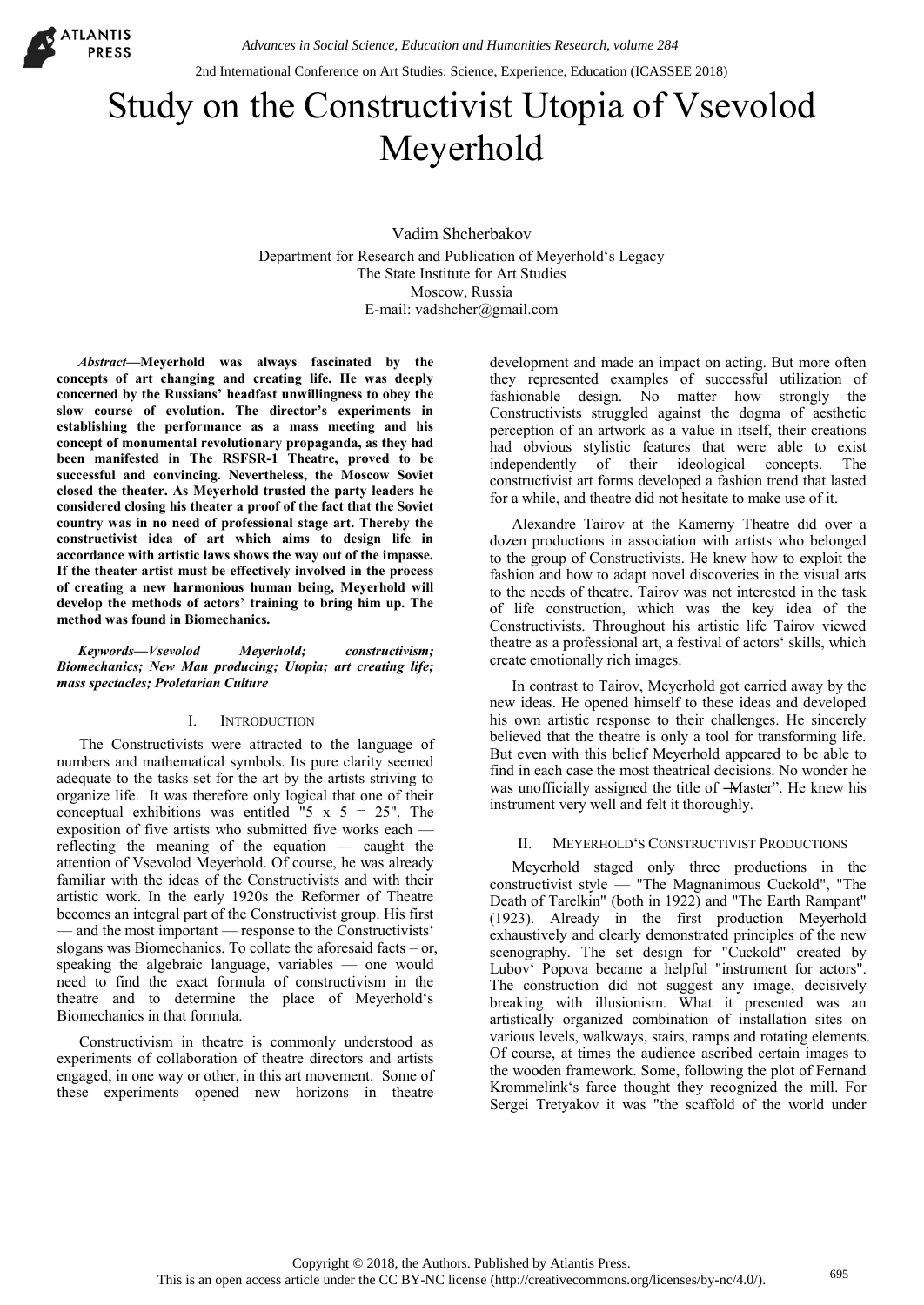construction"  $[1]$  — a symbol of contemporaneity of the new theatrical art and its consonance with "the present moment".

This was clearly contrary to the pronouncements of the creators of the production, and later even forced the art historians to resort to all sorts of apologetic arguments – like such "visuality" smuggled itself into the performance against the set designer's and director's will as a consequence of their generic artistic thinking, etc. In reality, it was not a result of the authors' subconsciousness but should rather be explained by the fundamental property of the acting. In Tadeusz Kantor's analysis of Constructivism we find a precisely formulated "superobjective" of Constructivism: an artist sought to create a material partner for actors, to have an additional performer capable of his own actions on stage [2]. And as we know, any action that happens on stage  $-$  no matter how formal, technical or "non-object" it is — would inevitably be interpreted by the audience as representing a certain image. Something very similar can, of course, be said about perception of other art forms: listening to music, looking at an ornament or at an abstract painting, we often look for and do find a story. However, the combination of concrete physical actions performed by a human being on stage and the artificially organized acting space allows and even dictates to search for figurative meanings.

The idea of giving up individual characters' costumes was another principle that also worked remarkably well in -The Magnanimous Cuckold". The actors were dressed in the unified production clothes made of gray-blue canvas, the only difference being that female characters were dressed in skirts instead of pants. This unprecedented combination of flare and breeches, performing the function of working overalls worn by all self-respecting artisans, evoked pleasant futuristic thoughts about the wonderful future of the Soviet industry. The uniformity of the costumes was the best way to emphasize the collectivist pathos of the performance. Watching the group of muscular young people so efficiently and harmoniously working as one body, the audience inevitably got to believe in the imminent coming of the new world.

Thus, Meyerhold's constructivist creations embodied many of the maxims declared by the ideologues of the movement. It has to be added that in all the three productions the director determinately breaks with the proscenium stage. These productions did not need any specially equipped theatre space. The scenery construction could easily be set up anywhere — be it a town square in the open air. Theatre art explicitly declared its intention to go out in the city, to become part of it, to organize it in a new way by providing expressive means to embody human emotions.

Probably the only requirement of the constructivist dogma that the three Meyerhold productions could not meet in full was the principle of giving up professional acting. Watching the well-trained actors following the director's instructions, one could hardly believe that Soviet proletarians would be able to reach this level of acting any time soon. However, the young age of the performers left the theoreticians some hope. Among the cast, only the names of Igor Ilinsky and Maria Babanova were already familiar to the

Moscow public. The others were completely unknown undergraduate students of The State Higher Theatre Workshops (GVYTM). Yet, being in the second year of studies, the young actors already possessed the skills that could impress the spoiled Moscow audience. So for promoters of the -Productivist Art" this was evidence of a great potential of Meyerhold's Biomechanics as a teaching method.

As far as painting was concerned, the constructivist ideology worked very well. The notion of an intrinsic aesthetic value of a painting was already a thing of the past. An artist was no longer supposed to portray anything. He gives away the easel and takes up a machine in order to organize a new mode of life in its various practical forms to the best of his taste and ability. Being very critical of the easel art, the constructivists did not deny the need for a professional artist. They rejected only the word that was compromised by having served the power and the moneybags for centuries. At the same time, they emphasized the important role of a creator of artistic forms.

### III. PRODUCTIVISM THEORY ON THEATRE

It was not so easy with the constructivist concept of theatre. The traditional situation where a handful of professionals perform in front of a crowd of spectators who simply sit in a dark auditorium, was declared outdated and even class-alien. The future belonged to the -free play of laborers"!

A keen interest in the scientific approach to the ―superstructure‖ problems, made the constructivists to take up the theory of conditional and association reflexes, gleaned from the works of Ivan Pavlov and Vladimir Bekhterev. Life of individuals and groups is characterized by periodic accumulation of mental tension followed by an emotional discharge [3]. A proletarian experiences, say, anger against the intrigues of the world imperialism. Or, on the contrary, he is rejoicing over the fact that he lives in the world's only country where the ultimately true ideology has prevailed. These feelings gradually grow stronger, until it comes to a spontaneous emission in a performance in which the proletarian comes out against or glorifies the relevant source of emotional tension.

It's curious that most often the emotion of exultation is mentioned in such theoretical constructs. In the early 1920s they had not gone as far as open adoration before the country leaders. But the maxim of the best society in the world was already firmly implanted in people's minds. It was for that reason that the Soviet worker could do nothing but rejoice in his spare time.

Thus, mass performances engaging people of labour were supposed to replace professional theatre. Admitting that an artist is a specialist in producing intellectual values in the area of emotions, the ideologists of the new culture easily found a place for a stage director. A stage director was defined as an organizer of mass spectacles. Alexei Gan the author of the  $\epsilon$  constructivism Manifesto"  $\epsilon$  called himself -a designer of mass action". Boris Arvatov, an active ideologist of Proletarian Culture who was close to the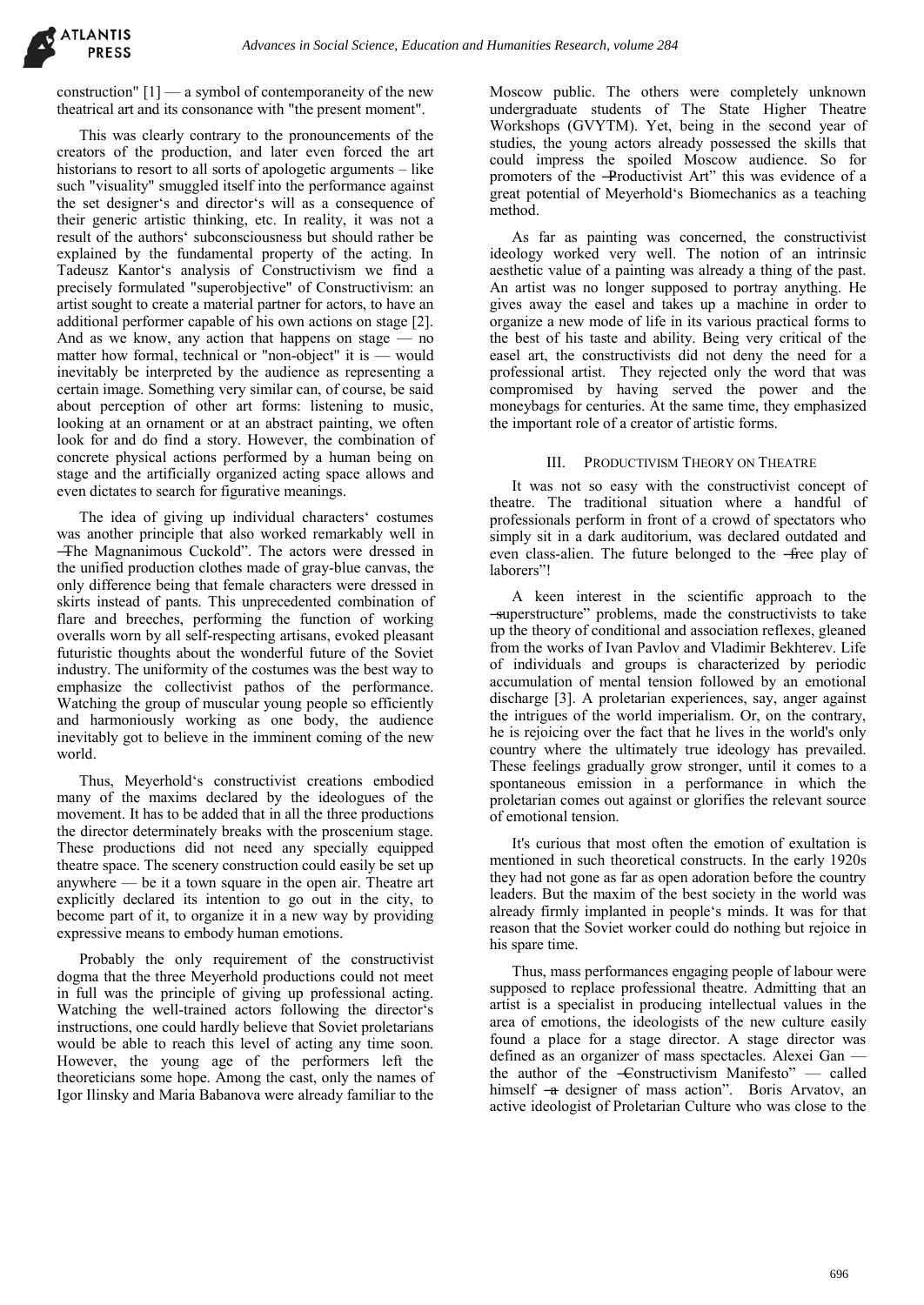Constructivists, stated that ―…a stage director should be turned into a master of ceremonies of labor and life" [4]. But then, how would one define the performer, the participant of a spectacle?

This brings us to the most interesting point. The ―Productivism‖ model of the future theatre was strongly focused on proletarian amateur acting. To become -real" i.e. life-organizing rather than life-reflecting, the constructivist theatre was supposed to ―… transform an actor from a specialist in aesthetic action into a harmonious socially active human being" [5]. It is important to note that the aesthetical here is replaced with the social, recognizing as artistically valuable only that what was socially significant.

But the most essential message in the quoted passage is the confidence in the emergence of a new man who will be capable of embodying his emotions in compelling and spectacular performances. Of course, such a harmonious individual had yet to be created. Alexei Gastev, the constructivist poet and Director of the Central Institute of Labor wrote in one of his poems:

―Let us build ourselves!

The humankind has learned to cultivate things.

The time has come for a careful cultivation of a man" [6].

The task of a -eareful cultivation" generated a great number of new trends in the circle of radical artists. Some of them got interested in theatricalization of physical culture. Others got carried away with the idea of introducing artistic elements in the universal military training [7] or integrating ―Taylorism‖ in the organization of labor. Biomechanics seemed to be able to unite all, as it combined all of those tasks. Biomechanics was based on a well-developed muscular system and reactions. It suggested exercises that helped to bring to perfection the attack movements. Meyerhold insisted that biomechanics employed, among other things, Frederick Taylor's principles, helping an actor to economically expend the energy when fulfilling the director's instructions. No wonder Arvatov, in an article written in 1922, praised to the skies the new phenomenon of the constructivist theatre: - Being built on a rational spending of motion and on psychophysical laws of the human body, Biomechanics, for the first time in the world history, tries to teach what must be learnt by anyone who wants to be a efficient member of the society. Biomechanics has finally managed to bring together organization in art and in life" [8].

Meyerhold also made loud statements in favor of the -Productivism" theory. In 1922 his relationship with Constructivism was very harmonious. One can say that Meyerhold was always infatuated with the life-constructing concept of the art. Clearly, he shared the strong reluctance to accept the slow pace of life evolution that was typical of a Russian man. Characterized by Mikhail Chekhov as ―A schoolboy pretending to be a Bolshevik" [9], he was passionately involved in doing away with the inert matter both in the days of the Russian Symbolism and in the time of -The Theatre October".

The experience of a performance-rally and of monumental revolutionary propaganda with the means of performing art presented by Meyerhold with The RSFSR-1 Theatre, seemed successful and convincing. But the state authorities closed the Theatre, and Meyerhold was deprived of the stage and no longer had the opportunity to serve the power with his -extraordinary spectacles" [10]. Just to think of the fact that it was not the Tsarism and not the capitalist moneybag who took away his theatre, but the very same Bolshevik government that the Director welcomed so much totally sharing their ideals.

Meyerhold trusted the Party leaders, and he apparently accepted the closure of his theatre as an evidence that the Soviet country did not need the new professional performing art. It seemed to indicate that the Bolsheviks wanted to keep the traditional museum-like theatres as they were, but intended to develop other forms of acting as part of the future proletarian culture. The way out was suggested by the constructivist ideas of life-constructing art. Once an artist was expected to get engaged in the process of creating a new harmonious man, Meyerhold would invent a new system of training such a man by the theatre.

―The Theatre Bulletin‖ (VestnikTeatra) in the issue dated February 22, 1921 announced opening of a Theatre Technical School under Meyerhold's leadership. The industrial accent was manifested even in the fact that the new institution was called -Technical School" rather than -Studio" or -Academy". The curriculum would include, among other subjects, -laboratory research and demonstration of work on specific material that reveals the industrial nature of theatre art". The new School aimed to facilitate the formation of -self-motivated associations of students who will be commissioned to create performances that would bring them to direct participation in the public industrial life". At the last stage of training the apprentices were supposed to take up the following disciplines: - ereation of artistic design for industrial processes in relation to the organizational science; mastering the method of simplified performances and folk festivals"  $\overline{[11]}$ .

By the time the School opened in September 1921 it had already been renamed into -Workshops". At first it was called GVYRM (State Higher Director's Workshop) and later, when an acting class was opened, the School got the title of Theatre Worskops (GVYTM). This did not mean that Meyerhold had given away the technological approach to actors' education. But it was important for him to demonstrate a proximity to Higher Art and Technical Workshops (VHUTEMAS) and the Constructivists.

Being busy with organization of the Workshops, Meyerhold is at the same time actively involved in yet another significant event. He makes a presentation at a meeting of the Supreme Council for Physical Culture reporting on his efforts and achievements in the area of integrating elements of theatre in mass sports. A newspaper report says ―Meyerhold wants to deal with the problems of today's theatre and the decline of theatrical culture". His aim is to liberate the dramatic action of —the stifling atmosphere of the wings andthe picture frame stage" and to identify a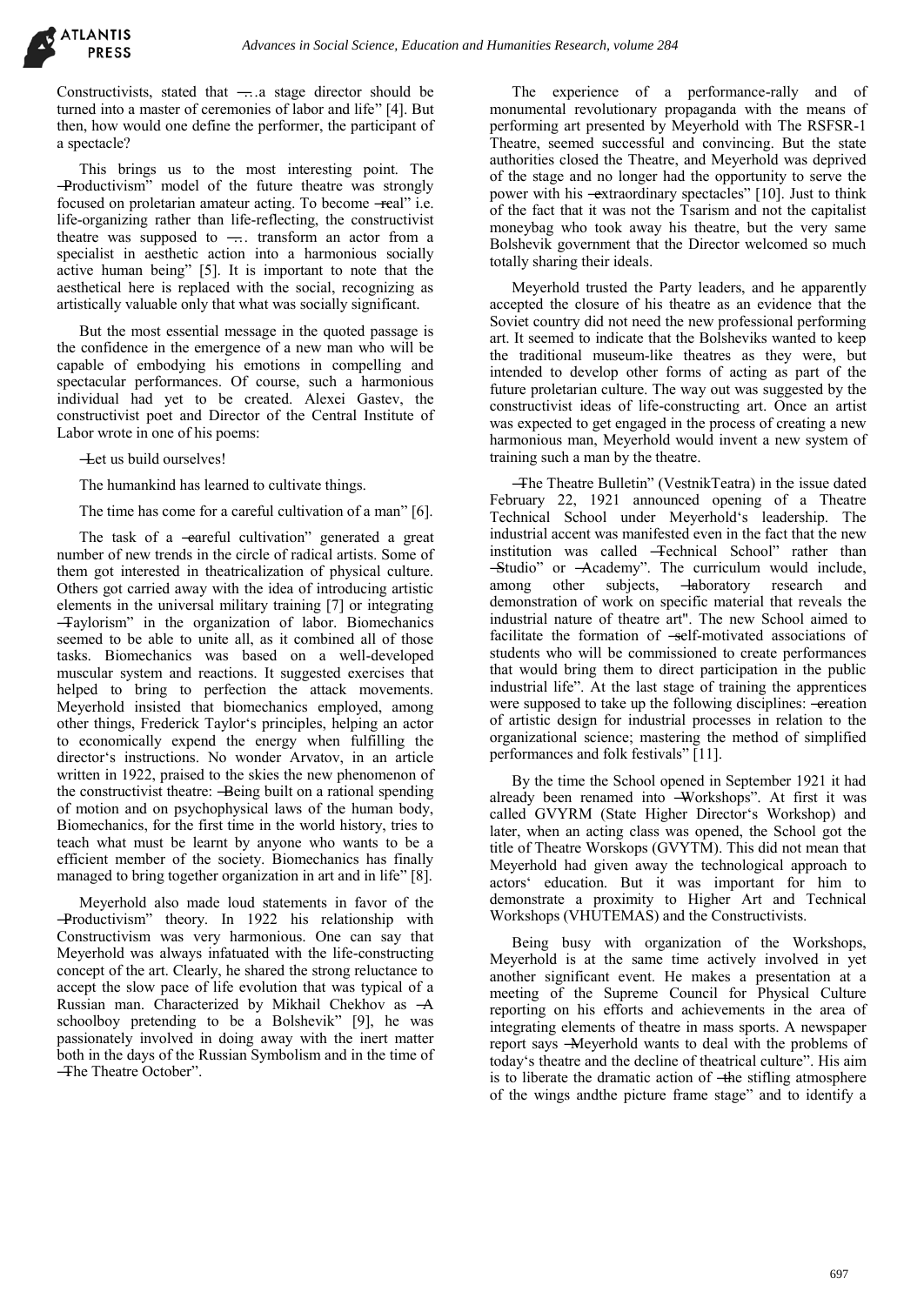new mass theatre culture that would be appealing to the -new man". Meyerhold partly connects the problem of modern theatre with the changes in the economic policy, which brought about a farce and operetta boom. He believes that indoor theatre model is outdated and that a revival of theatrical culture is only possible -on the territory of the Universal Military Training and not on the premises of professional theatre" [12].

In the Workshops and in his activities under the Supreme Council for Physical Culture (headed by Nikolai Podvoiskiy, the initiator of military training of Russian citizens) Meyerhold's main teaching method was Biomechanics. Considering theatre making as a process of creating -plastic forms in space", Meyerhold developed a set of exercises. The exercises represented miniature plays with simple plots, and consisted of expressive movements of a human body that alternated in a complex rhythm. Meyerhold's exercises differed fundamentally from traditional stage movement training, the main difference being that they did not set any acting task. A performer was not supposed to play.

While the exercises were meant to be demonstrated in front of a potential audience, theyrequired from a performer only perfect execution in terms of forms and rhythm. On the viewers, nevertheless, exercises produced an impression of perfectly mastered acting!

Again, it is the law of a theatrical action at work  $-$  a properly structured and dynamically executed sequence of movements inevitably creates a flow of images in the minds of the spectators. The audience completes the images, fills them up with meanings, and derives a tune out of the cleverly constructed sequence of movements.

Meyerhold's method apparently seemed a priceless instrument to fulfill the tasks of constructivists in upbringing theatrically literate people en mass. It manifested that there was no need to develop professional acting skills and abilities in order to be a performer. All that was needed to stage a mass performance was to provide the laborers with a set of well-designed -forms in space".

The gesture vocabulary and story lines for his exercises Meyerhold took from his previous practical experience. Exploring the nature and the expressive possibilities of grotesque in his Petersburg studio, he worked on refining pantomimes that included shooting the bow, playing -horse and rider", stabbing with a dagger and striking with a foot. In addition to refining the forms in space, the result achieved by Meyerhold through his work at the Studio was defining grotesque as a montage of incompatible extremes.

This kind of montage moves the dramatic conflict which is the essence of dramatic action — inside an artistic image. Even before any collision with other masks takes place, a grotesque character carries a conflict, and is therefore already interesting to the audience. Such a montage reveals unusual connections between juxtaposed extremes and serves to sharpen the paradox that underlies an artistic image. Moreover, grotesque as such is an embodiment of a logical paradox, its visible and sensuously perceived incarnation.

Eugenio Barba in his ―Dictionary of Theatre Anthropology", reflecting on Biomechanics, suggests that it is a new name for what used to be called grotesque [13]. I would rather consider it to be a further and higher stage of development of Meyerhold's grotesque. Already in the prerevolutionary performances, this intricate manner could at times be seen as the director's special style that would enable him to express his -montage-like" vision of life. In the 1920s it turns into the method of paradoxical theatre.

In the movement exercises Meyerhold uses the same principle of montage that he used in grotesque pantomimes when working at the Studio. He gets rid only of the signs of grotesque. Similar to the pantomime, the conflict is transferred into the actor's body. But in this case it is not properties of the character that are conflicting with each other but the differently directed movements – the right arm fights with the left foot, the elbow struggles with the ear, the forehead joins battle with a finger, etc. And all of them together fight with the laws of gravity.

Biomechanics is an extract of theatricality, it represents the result of Meyerhold studies of the laws of expressive movement. Each form in space is a hieroglyphics with its own set of meanings. Biomechanics selects the most conflicting, play-provoking and therefore the most effective hieroglyphics.

However, the constructivist context of this presentation makes me set aside the specifically theatrical discoveries of Biomechanics. These discoveries will work in Meyerhold's performances, will help develop the unique skills of his actors and, with the help of his students, be introduced into film-making. In the frame of this essay it is worth to go back to the life-constructing ideas that Meyerhold was obsessed with in 1922.

Constructivist poet and Rector of the Workshops, Ivan Aksyonov wrote about the future of mass performing art: ―What will a performer-proletarian use when acting? The answer is evident but needs to be specified. He will use the industrial production instruments. This is the only thing that we can say for sure. The rest is subject to speculations. In any case, a simple pantomime where people are waving tongs and chisel before a milling machine is not enough. Performance-making requires the elements that make an impact on the feelings of the audience by affecting the collective attention. The voltage of the attention is maintained by the rhythmic diversity of these elements" [14].

I am not going to discuss here the ridiculous idea that the choice of production instruments for a performance depends on the class to which the performers belong. Moreover, Aksyonov jokingly degrades production instruments to the tools of labor. It seems that Aksyonov needs the imaginary industrial pantomime that results from such a degrading only to indicate that the objective of acting is to process human feelings. I wonder if it would be just as much fun for him to watch a rough file thoroughly processing an intermediate product of love which is turned by a proletarian-performer into a polished gear capable to work without interruption in everyday life.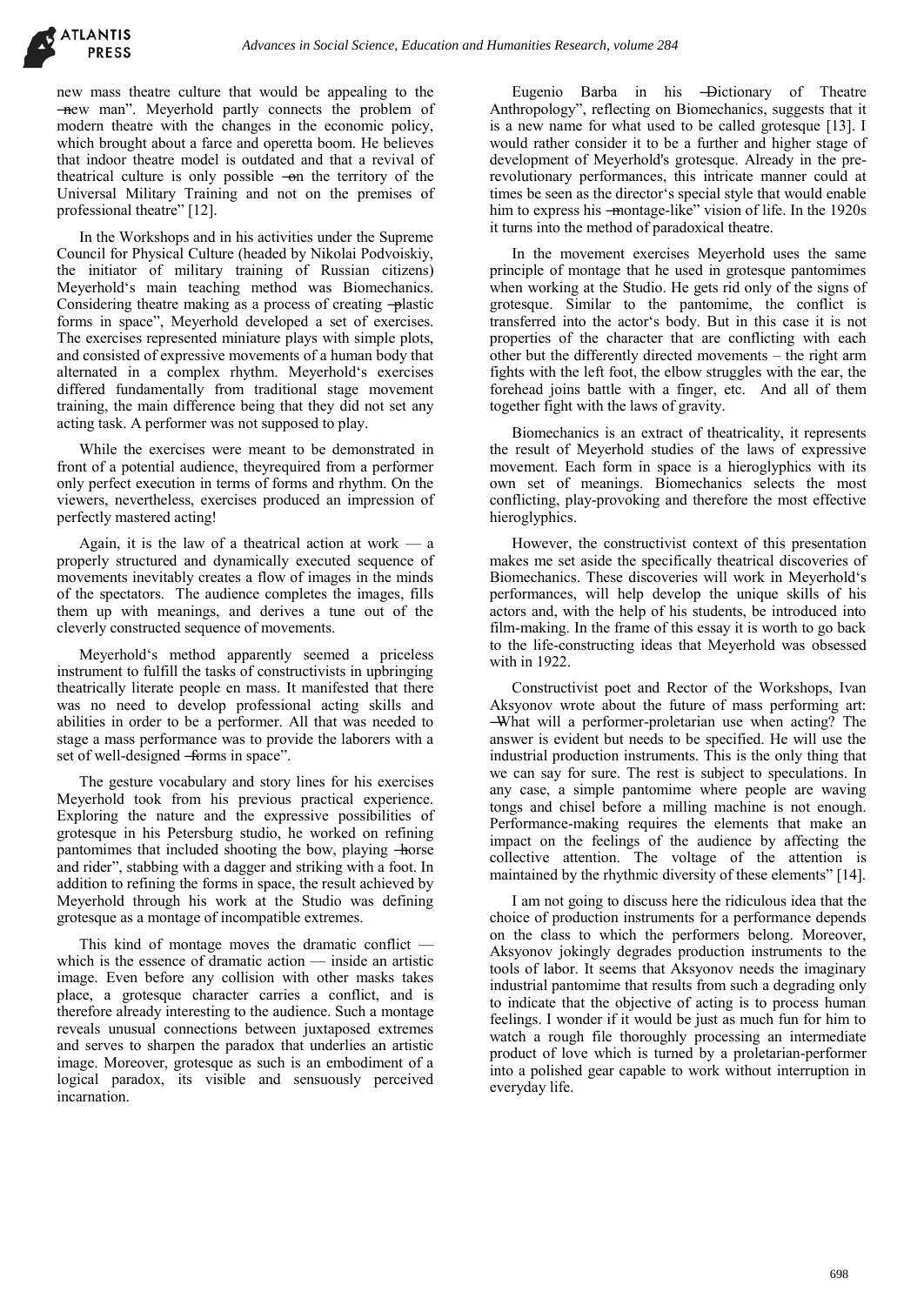In any case, as far as we know, biomechanical experiments with imaginary antediluvian weapons of murder (stone, bow, dagger) did not tempt Aksyonov to make jokes. Probably it can be explained by the fact that these forms were characterized by refined conditionality. The subjects of<br>biomechanical exercises seemed outdated to the biomechanical exercises seemed outdated to contemporaries even at that time. However, it is a combination of concrete movements with their hieroglyphic ability to absorb complex meanings, which made Biomechanics so fascinating for the Muscovites in 1922.

The Biomechanics rhetoric and the theoretical statements made by Meyerhold and his students sounded impressive as well: the human body is the machine, and the brain is the driver. Exercises help a student to rationally organize his corporal instrument and provide him with a comprehensive set of forms for acting out any theatre play. The extreme expressiveness of biomechanical movements allows an actor to maximize the artistic impact and minimize the spending of psychophysical energy. This training method brings up the Taylor-Gastev type of  $-\alpha$  speedy man" capable of seriously improving productivity of his labor in any field.

In the midst of the war and revolution ravages, and total deficit of all vital things, these speeches sounded cheerful and presented new horizons for development. The engineering vocabulary seemed to be bringing closer the upcoming era of industrialization and opened the doors to the wonderful kingdom of joyful labor.

But actually the theatrical aspect of Biomechanics seems to be a subordinate factor for Meyerhold at that time. For him the theatrical art that he had studied so thoroughly is primarily a conductor or an assistant on the way to a new organization of life. His theatre productions seem to be no more than intermediary results of previous theatre experiments or sketches of future theatrical shows that can be put up in any space, including factory premises, construction sites, parks, stadiums or urban environment.

His main objective is now to promote the biomechanical method of upbringing new perfect people. This message can be clearly heard in Meyerhold's writings of that time.

After the premiere of -Magnanimous Cuckold" on April 25, 1922 it was decided to merge The Actor's Theatre (TeatrAktiora) — where the production was staged — and the Meyerhold's Workshops. The draft announcement, apparently prepared for the press, states that -the forms of acting demonstrated by associates of The Actor's Theatre are free manifestation of their inborn talent and training that characterizes them as people of the present time" [15].

On June 12, 1922 Meyerhold made a famous speech at the Small Hall of the Conservatory on ―Actor of the Future and Biomechanics". It was then published in the ―Hermitage‖ magazine, and that is what it said:

―Work should become easy, pleasant and continuous, and the art should be treated not so much as an entertainment but rather be utilized by the new class as something vitally necessary, that facilitates the labor processes; we will have to change the forms of our creative work, as well as the method. [...] An actor's work in the labor society will be considered a

product required for proper organization of work of all citizens. But in labor processes it is important not only to manage your leisure time but also to find such movements in the flow of work that would ensure a maximum use of working time. We can see that movements of a skilled worker are characterized by: 1) lack of unnecessary unproductive movements, 2) rhythm, 3) ability to find the centre of gravity for the body, and 4) steadiness. Such movements are ‗dance-like'. An experienced worker reminds of a dancer and his work process is on the verge of being an art; watching someone who works in a proper way brings a kind of pleasure. [...]

Constructivism required that an artist should be at the same time an engineer. Art should be based on scientific grounds, and an artist's work must be conscious. Acting is mostly the skill of organizing the actor's material i.e. an actor should be able to properly use the expressive means of his body"  $[16]$ .

The correspondent of -Theatre in Moscow" adds to the publication in the **Hermitage**" yet another and very important quotation from Meyerhold's presentation: ―An actor will take up a function of a worker, and in the leisure time will perform in front of his colleagues. In this way we will achieve a wonderful continuity of labour..." [17]

That is, according to Meyerhold, acting as an independent profession is only a temporary thing. With all the benefits that existence of professional actors may bring, their professional activity should be limited to a certain period of transition. Ideally, according to constructivists, the future must belong to amateur performing art that would involve proletarian masses.

The Workshops student Zinaida Reich had more to say about this:"A mass performance turns from a dreamlike flying carpet into actual reality. The -magic carpet" transformed through people's labor from a fantastic image into a wonderful real airplane is no longer a miracle from a fairy tale. In the same way, with the help of Biomechanics, there will be no need to dream of a mass performance or theorize on it or experiment with little success. We know that in five or six years from now there will be such theatrical festivals that will help us grasp the joy of being. The labor processes, illumined with knowledge of the biomechanical laws, will be transformed into the healthy work-art or workjoy. And that is what proletarians of the world strive at" [18].

In September 1922 Meyerhold was taking his vacation in Yalta. Local theatre makers invited him to give a lecture on contemporary performing art. In the draft notes that are at our disposal today we see that Meyerhold almost never mentions Moscow theatres in his lecture. Moscow theatres are only present as a list of what he does not want to see in modern theatre art as they are either dead or dying. For Meyerhold they are no more than a wasteland of negative examples. The positive programme is made up of unexpected references that are very far from theatre practice. I cannot deny myself the pleasure of giving a few abridged quotations from the notes: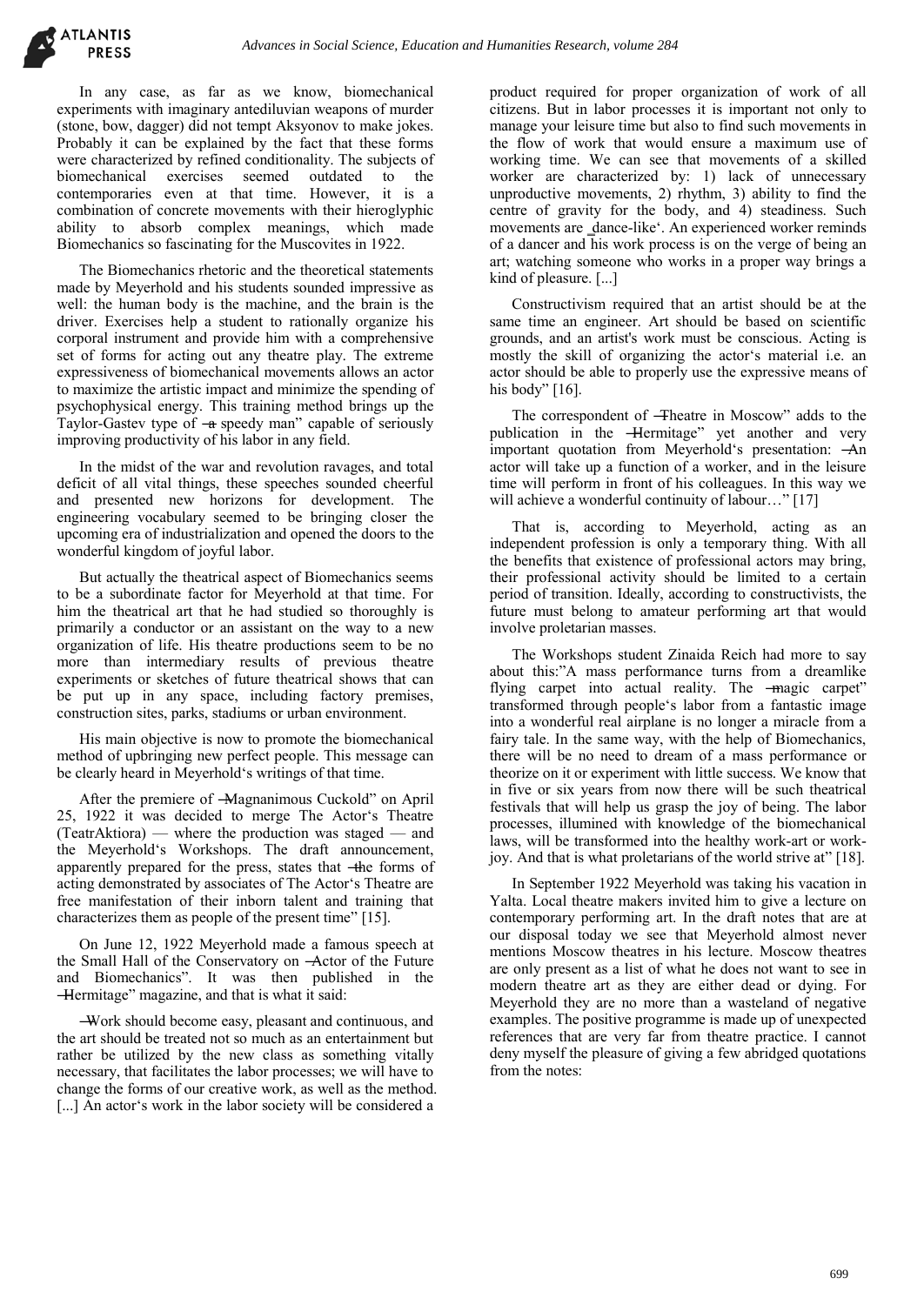**ATLANTIS** 

―[…] Improving the flying abilities of birds. The slowness of human nature improvement. [...]

First flying insects that emerged in ancient geological epoch (that begins in the Paleozoic era in the Devonian period).

At the end of the following Carboniferous period the first heavy, awkward, toothy pterodactyl took off heavily into the air. One hundred and fifty million years have elapsed since then. The nature continues to improve this monster through an endless series of successive experiments.

In the following Mesozoic era in the end of the Triassic period improved forms of life emerge that are more similar to modern ones. For instance, the famous Archaeopteryx imprint kept in Berlin is a demonstration of the degree to which nature had perfected the prehistoric monstrous pterodactyl.

[...] The number of the cars available and produced in the United States annually: in  $1900 \sim 13524$  available and about 5000 produced; in  $1918 \sim 444$  349 available and 178 557 produced; in  $1920 \sim 9,118,000$  available and  $2,200,000$ produced. Now there are 10 million cars and 2.5 million produced.

Such a thriving industry has been created in the last 25 years. (It is particularly true of the metallurgy — iron and steel industry — and in the construction industry).

If we compare the archaeopteryx (the Mesozoic era flying monster) of a later period with the heavy, awkward, toothy pterodactyl of the Carboniferous period in the early Mesozoic era, we can see that it took the nature about 150 million years, an endless series of successive experiments and tireless work to upgrade the epiterranean flying animal. (What an evolution from the flying insects of Paleozoic era to the archaeopteryx of the Mesozoic era!)" [19].

The enigmatic logic of the speaker is not too difficult to discern if we remember Meyerhold's commitment to the constructivist approach to the tasks of the art. References to paleozoology evidently were meant to show the snail's pace of the general evolution. For hundreds of millions years the ―prehistoric‖ flesh has been producing a living mechanism for the flight. Then the nature slowly, through a legion of generations, transformed the clumsy pterodactyl into a primal bird whose aeronautic machine was already comparable in complexity and efficiency with modern engines.

The American society built on the principles of freedom is industrializing at an unprecedented pace that is not seen anywhere in Europe. They are creating a mechanized civilization, capable of producing a huge number of machines, which make easier the manual labor.

The October Revolution created a country of new freedom, the only state in the world that develops according to a scientific plan. The Soviet society will be able to speed up the processes that the nature was so slow at. By spurring the -decrepit horse of history", it will establish a mass production of the new man.

This man will be a finely tuned machine that will inevitably be able to outdo the American capitalists. They defeat us in terms of machines, and we will beat them in terms of people!

Many other statements made by Meyerhold at that time confirm that those were the messages of the lecture in Yalta. I will give the most vivid examples. After his return to Moscow, Meyerhold was speaking at the opening of The Theatre Institute, formed by the merger of several independent workshops. In his speech he explained in very clear terms the aim of his constructivist training: ―The Institute (GITIS) is a theatre school of the new type and is meant to create a new type of actor, who will be a new human being. Instead of the methods based on emotions and psychology that may bring to the psychological anguish due to lack of knowledge of the human body structure, we will train the actor with the help of exact sciences, developing his intellect, as well as with the help of sports and biomechanical exercises. The Institute will create a matrix of organized man who will be able to serve the mission of what is called Theatre and that is to organize the masses: a social demonstration of perfectly organized human entities" [20].

According to Meyerhold, Biomechanics teaches the ability to turn chaos into well-ordered cosmos. With the help of Biomechanics the new man will be able to control his body, which inevitably will give him power over his emotions, feelings and psyche. It allows to organize all types of the matter, and hence to rationalize them, to cleanse it from dark passions and ugliness. As long as this method is taught only in the theatre school, the actor trained in this way will represent an example of a harmonious personality. But the victorious march of the constructivist approach to reality will unavoidably lead to the mass production of the new man. These are the true goals of the art, and that is what Meyerhold expects from implementation of Biomechanics into life!

The constructivists and Meyerhold traveled the same distance in their motion towards each other. Thus, the formula of the relationship between the Theatre Constructivism (TC) and Meyerhold's Biomechanics (MB) can be represented as an accurate identity:

 $TC = MB$ .

Which was to be determined.

# IV. CONCLUSION

The turning point in Meyerhold's perception of the ultimate goals of the art happens in 1924, when a new theatre with a clownish name TIM [21] appeared on Moscow theatre map. The new theatre opened with the farcical, lyrical and pathetic production of  $\overline{-}$  Fine Forest". Pavel Markov pathetic production of  $-$ The Forest". comments that this production is a manifestation of a new unexpected phenomenon that may be defined as ―Shakespearean Theatre of contemporary Russia‖ [22]. The production staged at the highest professional level was extremely popular with the public and kept in the repertory for a long time — until the day the TIM was closed it was performed 1300 times. The enormous success of ―The